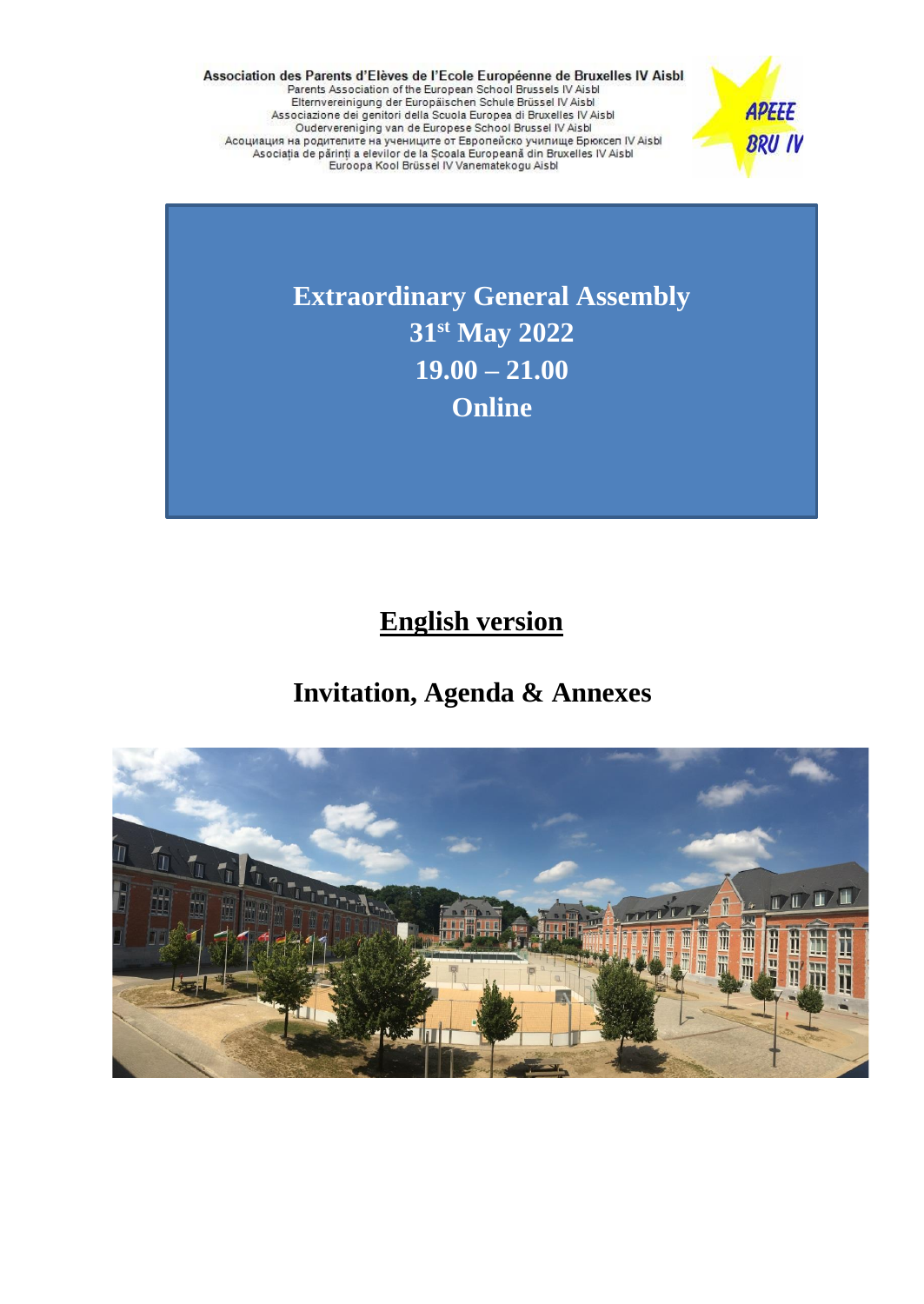# **APEEE BRUXELLES IV CONVOCATION EXTRAORDINARY GENERAL ASSEMBLY 2021/2022**

Dear Parents, Dear Members,

As our Extraordinary General meeting of  $10<sup>th</sup>$  May 2022 did not reach the minimum required attendance quorum, the APEEE of Brussels IV has the pleasure to invite all Parents to attend a new online Extraordinary General Assembly (EGA) meeting with the same agenda of bringing the statutes into line with the Code on Companies and Associations' provisions and adopting new statutes.

# **The Extraordinary General Assembly of the APEEE of Brussels IV will be held online on Tuesday 31st May 2022 at 7:00 pm.**

We wish to remind you that it is vital that you participate in the Extraordinary General Assembly.

The objective of the Extraordinary General Assembly is to vote on the revision of the Statutes of the APEEE of Brussels IV including the amendments in accordance with the law of 23rd March 2019 on the new Code of Companies and Associations.

The objective of the changes themselves is to adapt our statutes to the new Code on Companies and Associations in order to allow for more flexible, advanced voting procedures and online general assemblies in the coming years. We believe that this will greatly facilitate parents' participation in both ordinary and extraordinary General Assemblies in the future.

We are therefore transmitting the final draft of the modified statutes that had been submitted to voting members on the EGA of last May  $10<sup>th</sup>$  and we kindly invite you to read carefully.

#### **SUPPORTING DOCUMENTS**

This invitation and the related documents in French and English are available on our website: [www.bru4.eu](http://www.bru4.eu/)

# **ACCESS TO THE MEETING**

The link to join the EGA meeting will be sent in due course.

#### **QUORUM**

We would like to draw your attention to the fact that:

In accordance with article 13.3 of the Statutes, the Extraordinary General Assembly, which is scheduled to be held on  $31^{st}$  May 2022, may validly deliberate if at least  $1/10$  of the voting members (Class representatives who have paid the APEEE membership fee 2021-2022) are present or represented.

It will adopt the proposed modification(s) in question, by two thirds (2/3) of the present or represented voting members.

#### **PROXY (for Class representatives who cannot attend the EGA)**

According to the article 9.16 of the Statutes, if a Voting member (class representative having paid the 2021-2022 APEEE membership fee) cannot attend in person, he/she can be represented by another Voting member (class representative having paid the 2021-2022 APEEE membership fee) by means of a Proxy.

In order to reach the required quorum for the EGA, we require the Voting members who cannot attend the EGA to fully complete, sign and return the Proxy form to the following address: [secretariat@bru4.eu](mailto:secretariat@bru4.eu) **on or**